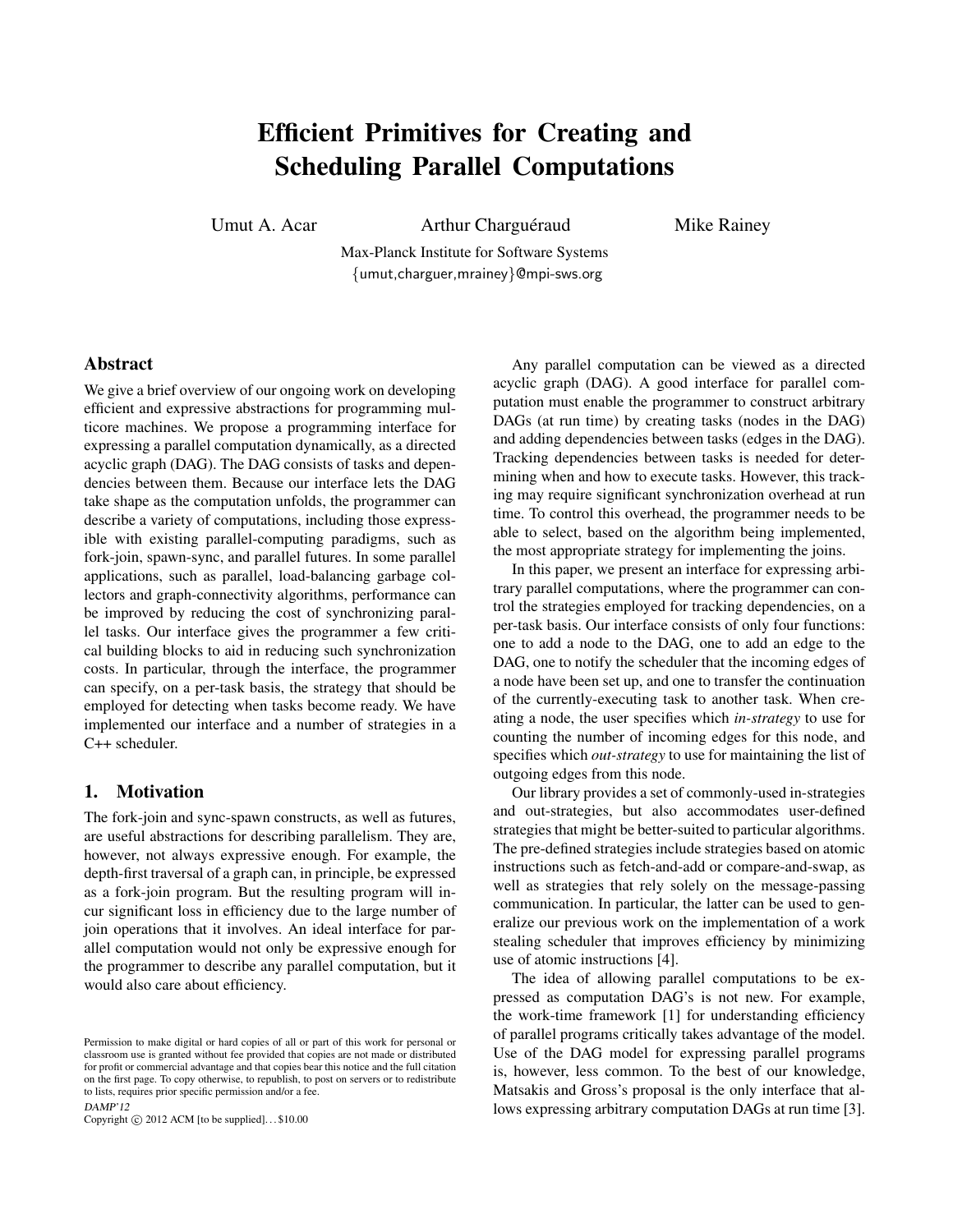```
type task
task* add_task(closure* c, instrategy* i,
                            outstrategy * o)
void add_dependency (task* t1, task* t2)
void init_task (task* t)
outstrategy * capture_outstrategy ()
```
Figure 1. Functions for building the computation DAG

```
task* add_ready_task(closure* c, outstrategy* o)
  instrategy* i = new instrategy\_ready()task * t = add\_task(c, i, o)init_task ( t)
  return t
task* make_join (closure* c, instrategy* i)
  outstrategy * o = capture_outstrategy ()
  return add\_task(c, i, o)void fork (closure* c, task* tj)
  outstrategy * o = new outstrategy_name()task * t = add\_ready\_task(c, o)add_dependency (t, tj)
void fork2_join ( closure* c1, closure* c2,
                 closure* cj, instrategy* i)
  task* tj = make_join(cj, i)
  fork (c1 , tj )
  fork(c2, tj)// per - thread variable
set < task *> spawned = set_empty()
void spawn (closure* c)
  outstrategy * o = new outstrategy_name()task * t = add\_ready\_task(c, o)spawned . add (t)
void sync (closure c, instrategy* i)
  task * t = make\_join(c, i)spanned.iter (fun ti\rightarrow add\_dependency (ti, t))spawned = set_{empty()init_task ( t)
```
Figure 2. Encoding of particular parallelism constructs

That work, however, does not consider the effect of in- and out-strategies on efficiency. Intel's Thread Building Blocks (TBB) [2] provides an interface for building "flow graphs", which are computation graphs that can accommodate fork join and some pipelined computations. The TBB interface allows customization of "joins", which are analogous to our in-strategies, but TBB provides nothing analogous to our out-strategies. Our interface is the first to support customizable in- and out- strategies. In Section 3, we describe a few examples of where this extra flexibility is useful.

## 2. Interface

Figure 1 shows the interface offered to the programmer for building DAGs. The type of a task is left abstract. Internally, a task consists of a closure (i.e., objects with a run method), an in-strategy and an out-strategy. The interface consists of four functions. The first one allows adding a task (i.e., a node) to the computation DAG. The creation of the task is parameterized by the representation of the in- and outstrategies, which the programmer can pick among a (userextensible) list of strategies. The second one allows adding a dependency (i.e., an edge).

The third function needs to be called on the newly-created nodes, once their incoming edges have been set up. This function is needed for detecting tasks that have zero incoming edges. It is also exploited by particular in-strategies which make the assumption that all the incoming edges are added before the any of its dependency terminates. For other in-strategies, it is possible to add incoming edges after the call to the initialization function. The fourth function can be used to capture the set of outgoing edges from the currently-executing node. Such capture is useful for dynamically expanding a computation into a sub-DAG while maintaining dependencies correctly. More precisely, the function returns the out-strategy of the currently-executing node, and replaces it with the empty out-strategy, i.e., the out-strategy that corresponds to having zero outgoing edges.

Figure 2 shows the encoding of several standard parallelism constructs our DAG model. The content of the figure begins with three auxiliary functions. The first function, add ready join, creates a task with a particular in-strategy that indicates that the task has zero incoming edges, and it notifies the scheduler of the existence of this ready task. Function make join helps creating a join task whose continuation is the continuation of the currently-executing task. It takes as argument the closure that corresponds to the join task and the in-strategy to be used for keeping track of the number of edges incoming on this join task. The function fork creates a new node, containing the closure passed as first argument, and it sets the join task passed as second argument as target of the single outgoing edge of this new node.

Function fork2\_join corresponds to the standard binary fork-join construct. It creates two nodes, both of them pointing to a join task, whose continuation corresponds to the current continuation. The function thus takes four arguments: the closures associated with the two nodes, the closure associated with the join task, and the in-strategy for the join task (usually instrategy fetch add). An example of use of a binary fork-join appears in Figure 3.

Fork-joins of variable arity can be constructed using the functions make join and fork, generalizing the pattern that appears in the definition of fork2 join. Typically, the fork function is called from within a loop. Note that the function check readiness needs to be called on the join task at the end of the loop if this loop may fork zero tasks. Another way of creating fork-joins of variable arity consists in calling the function spawn on each task to be forked and then calling sync in order to specify the task on which all the forked tasks should join. These slightly more specific functions save the programmer the burden of manipulating a task pointer. Due to lack of space, we do not describe the encoding of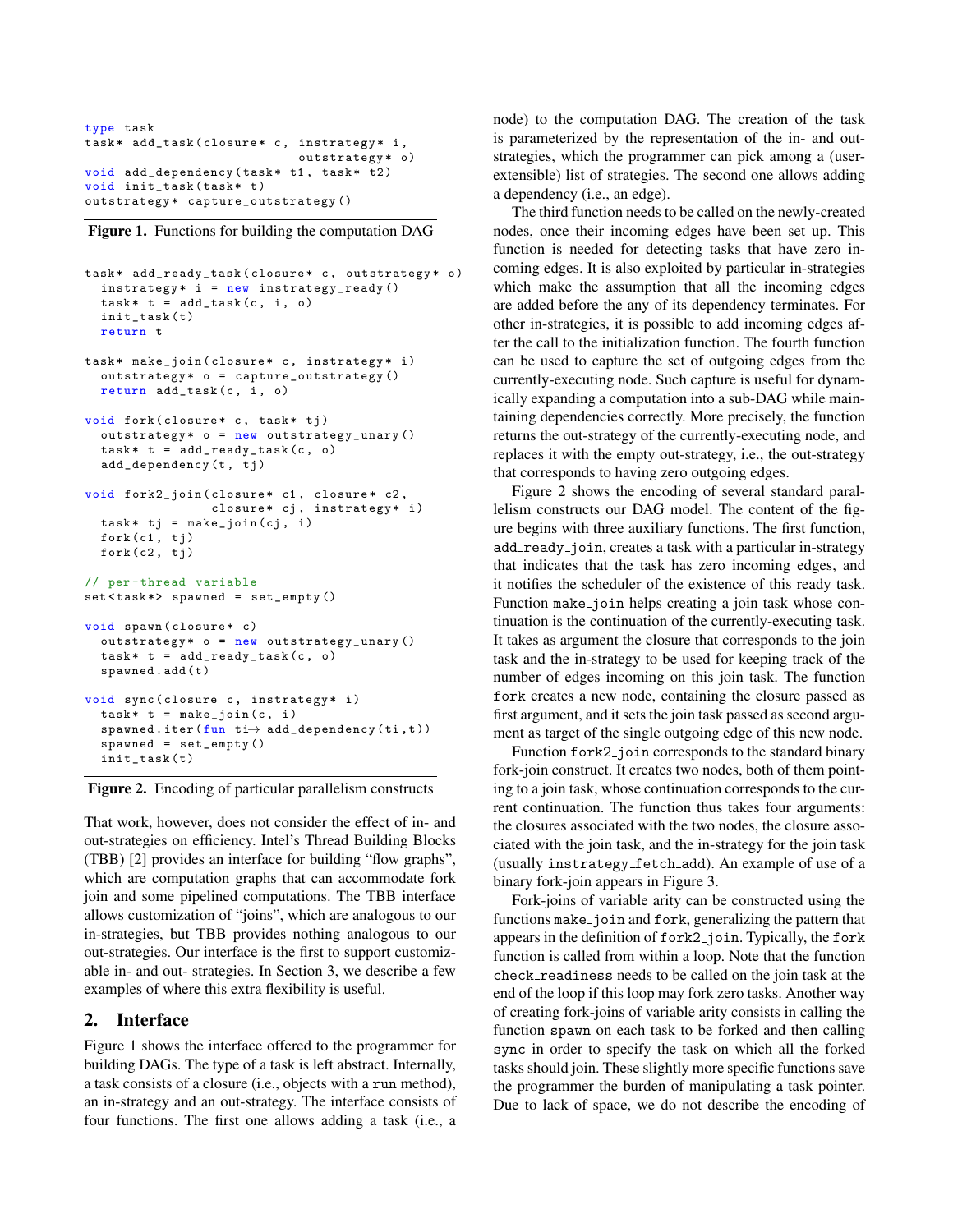```
void fib (int n, int * r)if n < 2 then *r = 1 else
     \text{int} * \text{r1} = \text{new int} *\texttt{int} * \texttt{r2} = \texttt{new int*}fork2_join (fun () \rightarrow fib(n-1, r1))
                     (fun () \rightarrow fib(n-2, r2))({\text{fun}})( ) \to *r = *r1 + *r2;free r1; free r2)
```
Figure 3. Fibonacci, in explicit destination-passing style

```
class instrategy
  task* t // back-pointer to the task
  void init ()
  void delta (int d)
  void msg_delta ( int d)
class outstrategy
  task* t // back-pointer to the task
  void add (task* td)
  void finished ()
  void msg_add (task* td)
```
Figure 4. Signature for instrategies and outstrategies

futures and lazy futures, which can also be encoded in terms of the four basic functions and with help of particular in- and out-strategies.

We expect the programmer to use the functions from Figure 2 whenever applicable, and to manipulate tasks and dependencies manually only for programs where the these functions are not expressive enough.

#### 3. Strategies

A crucial ingredient to achieving efficient scheduling is the ability to detect when tasks become ready. If we were in a sequential world, it would very simple: each task would be associated with a counter and a list of pointers. The counter gives the number of incoming dependencies on this task, and the list of pointers describes the list of outgoing dependencies. Whenever a task terminates, the target of each of its outgoing edges see their incoming counter decremented by one. In a multithreaded world, however, the implementation of counters and of set of outgoing edges is a lot more subtle.

In this section, we describe several useful in- and outstrategies, covering both strategies using atomic operations such as fetch-and-add, and strategies relying solely on messages for resolving data races. The code for the core of the scheduler, which is responsible for maintaining the set of ready tasks and for executing these ready tasks one by one, appears in Figure 5. The code covers the implementation of the four functions from our interface, plus the main loop that controls the execution of each thread. This code helps understanding how the scheduler interacts with the in- and the out-strategies, which will be explained later on.

The high-level presentation of Figure 5 is as follows. When a task is created, it is added to the set of ready tasks. When a dependency is created between a task A and a task B, the A's out-strategy and B's in-strategy are notified. When

```
type task = { closure* c, instrategy* i,
                           outstrategy* o }
set<task*> ready_tasks // per-thread
task* my_current_task // per-thread
task* add_task(closure* c, instrategy* i,
                            outstrategy * o)
  task * t = new task(c, i, o)i.t = t; o.t = t; return tvoid add_dependency (task* t1, task* t2)
  t1.o.add(t2)t2 .i. delta (+1)
void init_task (task* t)
  t.i . init ()
outstrategy* capture_outstrategy()
  outstrategy * o = my_current_task .o
  my_current_task .o = new outstrategy_void ()
  return o
void main () // per-thread
  while true do
    while ready_tasks . is_empty () do
      communicate_with_other_threads ()
    task * t = ready\_tasks.pop()my_current_task = t
    t.c. run()t.o . finished ()
```
Figure 5. Implementation of the interface in a scheduler

```
void schedule (task* t)
  ready_tasks . add (t)
void decr_dependencies (task* t)
  t.i . delta ( -1)
type message =
  | MSG_DELTA_IN(instrategy* i, int d)
  | MSG_ADD_OUT ( outstrategy * o, task * td)
void handle_message ( message m)
  match m with
  | MSG_DELTA_IN(i,d) \rightarrow i.msg_delta(d)
  | MSG_ADD_OUT(o, td) \rightarrow o.msg\_add(td)void send (int id_thread, message m);
```
Figure 6. Helper functions for implementing strategies

a task A completes its execution, the out-strategy of a task is responsible for notifying the in-strategy of each task that depends on task A.

The scheduler also provides several functions, shown in Figure 6, that are used to implement in- and out-strategies. A call to schedule(t) indicates the to scheduler that the task  $t$  has just become ready. A call to decr\_dependencies $(t)$ can be made by an out-strategy to notify the in-strategy of the task t that one dependency has just become satisfied. Moreover, for the implementation of message-based strategies, we assume that each thread is polling for messages on a regular basis and invoking the function handle message